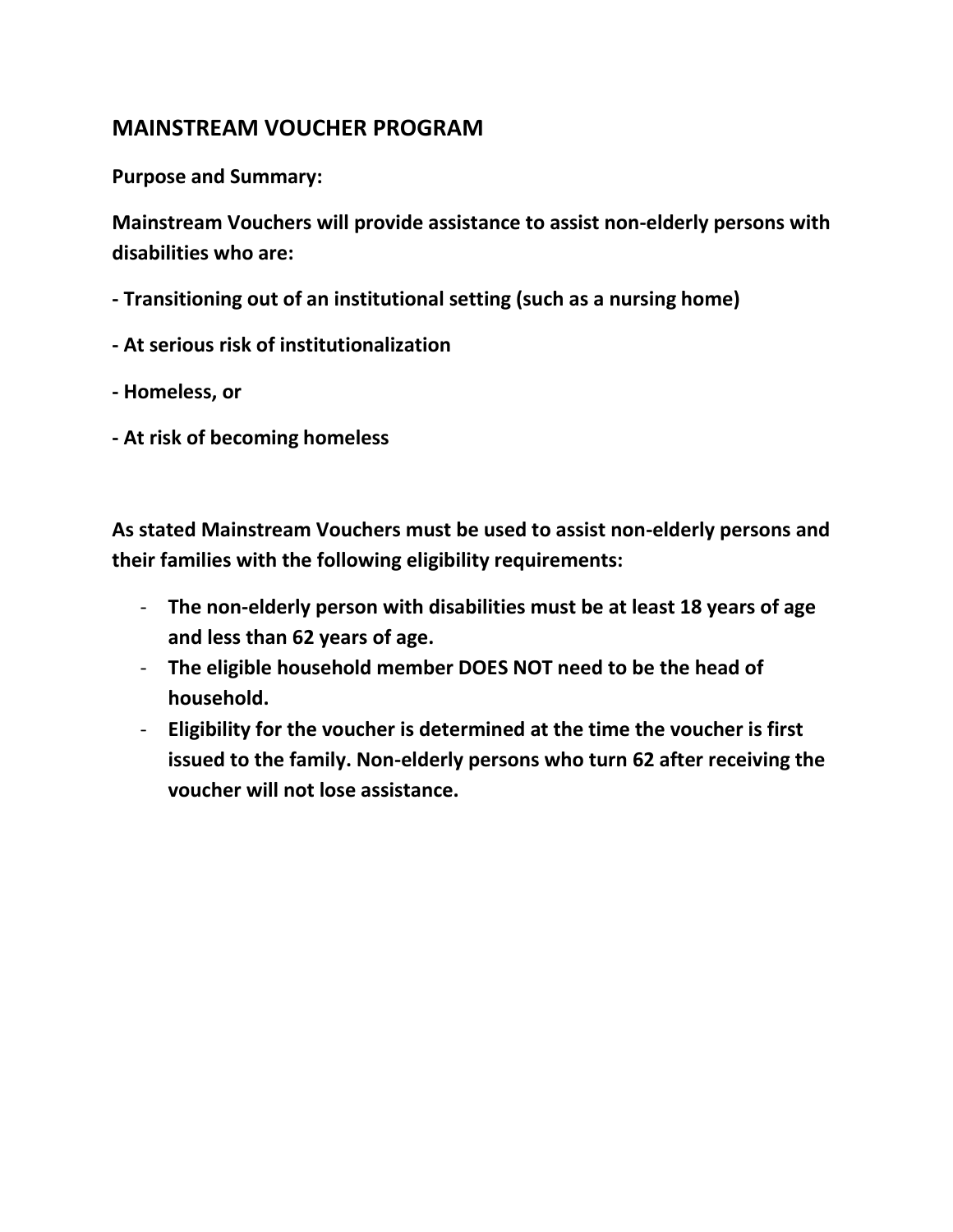**To issue these vouchers the HACC will modify its preference point system so that those qualifying for Mainstream assistance will receive priority on the waiting list. If you meet the disability requirement and qualify in one of the four above listed categories the following preference points will be provided to you and will help determine your placing on the waiting list:**

**Homeless – 150 preference points**

**In danger of institutionalization – 150 preference points**

**Transitioning out of an institution – 150 preference points**

**At risk of homelessness – 75 preference points**

**In Chester County, all individuals who are either homeless or at risk of homelessness must first contact the coordinated entry system called Connect Points. A Connect Points representative will talk with you to determine the nature and severity of your housing situation. Based on that determination, if you are homeless, you may be placed on the list for admittance to a shelter where you will be assessed for the best program that will meet your needs. That review may result in a referral to be placed on the Mainstream Voucher waiting list.**